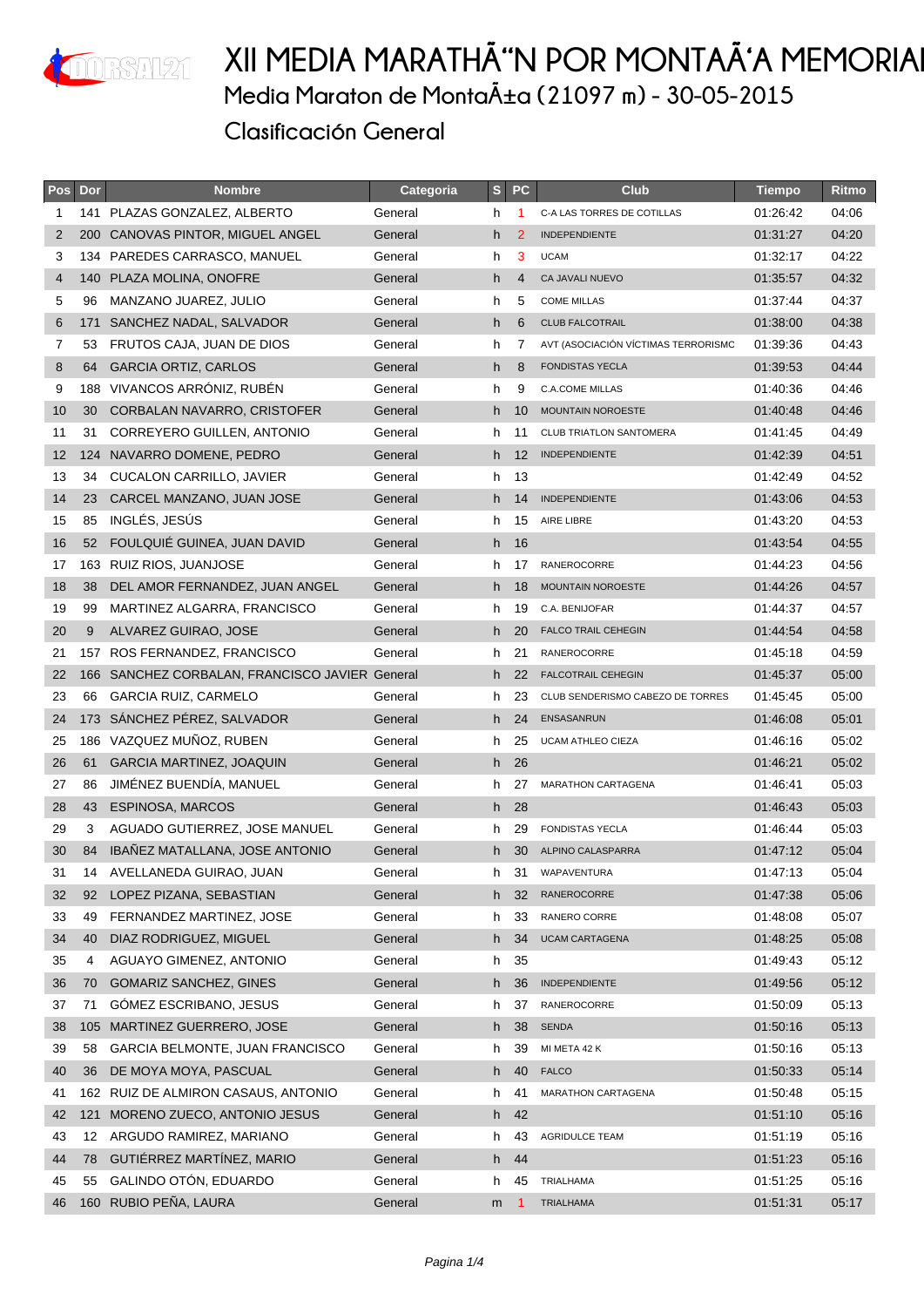

| Pos | Dor             | <b>Nombre</b>                             | Categoria | S  | <b>PC</b> | <b>Club</b>                         | <b>Tiempo</b> | Ritmo |
|-----|-----------------|-------------------------------------------|-----------|----|-----------|-------------------------------------|---------------|-------|
| 47  | 69              | GIMÉNEZ PÉREZ-CHUECOS, MARCOS             | General   | h. | 46        | INDEPENDIENTE                       | 01:51:41      | 05:17 |
| 48  | 97              | MARIN GRAU, EDUARDO                       | General   | h  | 47        | <b>COMEMILLAS</b>                   | 01:52:27      | 05:19 |
| 49  |                 | 102 MARTINEZ GARCIA, JULIO                | General   | h. | 48        | INDEPENDIENTE                       | 01:52:32      | 05:20 |
| 50  | 19              | BERNAL VALADES, JOSE MARTIN               | General   | h  | 49        | <b>UCAM</b>                         | 01:52:38      | 05:20 |
| 51  | 17              | BERENGÜI DE GEA, ANTONIO                  | General   | h  | 50        | <b>FALCO TRAIL</b>                  | 01:52:49      | 05:20 |
| 52  | 18              | BERNA SERRANO, CAYETANO                   | General   | h. | 51        | ATLETISMO ALBATERA                  | 01:52:54      | 05:21 |
| 53  | 41              | EGEA PEDREÑO, TONY                        | General   | h. | 52        | <b>CEX CARTAGENA</b>                | 01:52:58      | 05:21 |
| 54  | 158             | RUBIO ESPINOSA, ANDRÉS JUAN               | General   | h  | 53        | CLUB UNIVERSITARIO DE MONTAÑA DE MI | 01:53:14      | 05:22 |
| 55  |                 | 174 SANCHEZ RODRIGUEZ, JOSE ANTONIO       | General   | h  | 54        | CLUB SENDERISMO CABEZO DE TORRES    | 01:53:26      | 05:22 |
| 56  | 57              | GALVEZ MARTINEZ, JOSÉ                     | General   | h  | 55        | <b>CORREBIRRAS</b>                  | 01:53:27      | 05:22 |
| 57  |                 | 117 MONTOYA LOPEZ, ANTONIO                | General   | h  | 56        | CLUB SENDERISMO CABEZO DE TORRES    | 01:53:27      | 05:22 |
| 58  |                 | 154 RODRIGUEZ NAVARRO, MARTIN             | General   | h  | 57        |                                     | 01:53:28      | 05:22 |
| 59  |                 | 187 VIDAL HERNANDEZ, JUAN ANTONIO         | General   | h  | 58        | INDEPENDIENTE                       | 01:53:30      | 05:22 |
| 60  |                 | 183 SOTOMAYOR TORNEL, JUAN JOSÉ           | General   | h. | 59        | AD CEUTÍ                            | 01:53:36      | 05:23 |
| 61  | 185             | TRABADO PRATS, DARÍO                      | General   | h  | 60        | <b>COME MILLAS</b>                  | 01:54:12      | 05:24 |
| 62  | 42              | <b>ESPIN SOLER, FRANCISCO JOSE</b>        | General   | h. | 61        | C.A. MORATALLA FILIPPEDES           | 01:54:39      | 05:26 |
| 63  | 47              | FERNANDEZ FERNANDEZ, JUAN                 | General   | h  | 62        | MOUNTAIN NOROESTE                   | 01:54:44      | 05:26 |
| 64  |                 | 182 SOTO VALLES, PENCHO                   | General   | h  | 63        |                                     | 01:54:57      | 05:26 |
| 65  |                 | 123 MURCIA CUELLO, JOSE LUIS              | General   | h  | 64        | SIN CLUB                            | 01:55:07      | 05:27 |
| 66  |                 | 161 RUIZ DE ALMIRON CASAUS, JUANJO        | General   | h. | 65        | <b>MARATHON CARTAGENA</b>           | 01:55:14      | 05:27 |
| 67  | 63              | GARCIA MAYA, FRANCISCO                    | General   | h  | 66        |                                     | 01:55:22      | 05:28 |
| 68  | 87              | JIMENEZ FERNANDEZ, MIGUEL ANGEL           | General   | h  | 67        | <b>INDEPENDIENTE</b>                | 01:55:23      | 05:28 |
| 69  | 76              | GUERRERO GARCIA, FRANCISCO JAVIER         | General   | h  | 68        | CARAVACA ES LA META                 | 01:55:42      | 05:29 |
| 70  |                 | 135 PEREZ ALMAGRO, ANTONIO                | General   | h  | 69        | <b>JAVALI NUEVO</b>                 | 01:55:43      | 05:29 |
| 71  |                 | 125 NAVARRO LOPEZ, JOSE MANUEL            | General   | h  | 70        | INDEPENDIENTE                       | 01:55:47      | 05:29 |
| 72  |                 | 178 SEGURA ROSIQUE, MARCOS JOSE           | General   | h  | 71        | <b>MARATHON CARTAGENA</b>           | 01:56:03      | 05:30 |
| 73  | 68              | GIL MARTINEZ, CORNELIO                    | General   | h  | 72        | SENDA MONTAÑA                       | 01:56:12      | 05:30 |
| 74  |                 | 175 SANDOVAL MIGUEL, ISABEL               | General   | m  | 2         | SIMPLEMENTE RUNNERS                 | 01:56:17      | 05:30 |
| 75  | 107             | MARTINEZ MORENO, JUANFRA                  | General   | h  | 73        | LA GRAFICA MURCIA TRAIL             | 01:56:20      | 05:30 |
| 76  | 10 <sup>°</sup> | ALVAREZ MATA, JOSE MARIA                  | General   |    | h 74      |                                     | 01:56:42      | 05:31 |
| 77  |                 | 22 CAMPILLO GIL, JOSE MARIA               | General   |    |           | h 75 INDEPENDIENTE                  | 01:57:17      | 05:33 |
| 78  | 77              | <b>GUIRAO MARTINEZ, JOSE</b>              | General   | h. | 76        | CARAVACA ES LA META                 | 01:57:21      | 05:33 |
| 79  | 111             | MATEO DIAZ, DANIEL                        | General   | h  | 77        | ROLLER MASTERS LA UNION             | 01:57:22      | 05:33 |
| 80  | 80              | HERNANDEZ MARTINEZ, ANTONIO               | General   | h  | 78        | ATLETISMO ALBATERA                  | 01:57:52      | 05:35 |
| 81  | 29              | CLARKE, FRANCIS                           | General   | h  | 79        | ALCANTARILLA S.A.                   | 01:57:53      | 05:35 |
| 82  | 83              | HURTADO CARRILLO NAVARRO, FERNAND General |           | h  | 80        | <b>INDEPENDIENTE</b>                | 01:57:54      | 05:35 |
| 83  | 11              | APARICIO GARCÍA, JOSE MIGUEL              | General   | h  | 81        | A.D. ATLETARRIXACA                  | 01:58:09      | 05:36 |
| 84  | 100             | MARTINEZ CARBONELL, PILAR                 | General   | m  | 3         | <b>INDEPENDIENTE</b>                | 01:58:15      | 05:36 |
| 85  | 56              | GALLEGO RODRIGUEZ, CARLOS MIGUEL          | General   | h  | 82        | <b>MUDOS TRAIL</b>                  | 01:58:43      | 05:37 |
| 86  | 176             | SANTOS MORENO, JUAN ANTONIO               | General   | h  | 83        | <b>INDEPENDIENTE</b>                | 01:58:46      | 05:37 |
| 87  | 98              | <b>MARIN LLORENTE, MARCOS</b>             | General   | h  | 84        | <b>VOMITO PORKE KIERO</b>           | 01:58:58      | 05:38 |
| 88  | $\mathbf{1}$    | JIMENEZ MARTIN, JUAN DE DIOS              | General   | h. | 85        | <b>ROLLERS MASTER</b>               | 01:59:18      | 05:39 |
| 89  | 27              | CERDA MARTINEZ, MANUEL                    | General   | h  | 86        | ATLETISMO ALBATERA                  | 01:59:21      | 05:39 |
| 90  | 103             | MARTÍNEZ GARCÍA, JOSE ANTONIO             | General   | h  | 87        |                                     | 01:59:33      | 05:40 |
| 91  | 179             | SERRANO, ANTONIO                          | General   | h  | 88        |                                     | 01:59:39      | 05:40 |
| 92  |                 | 136 PEREZ GAMBIN, PABLO                   | General   | h. | 89        | <b>CLINICA ER</b>                   | 01:59:40      | 05:40 |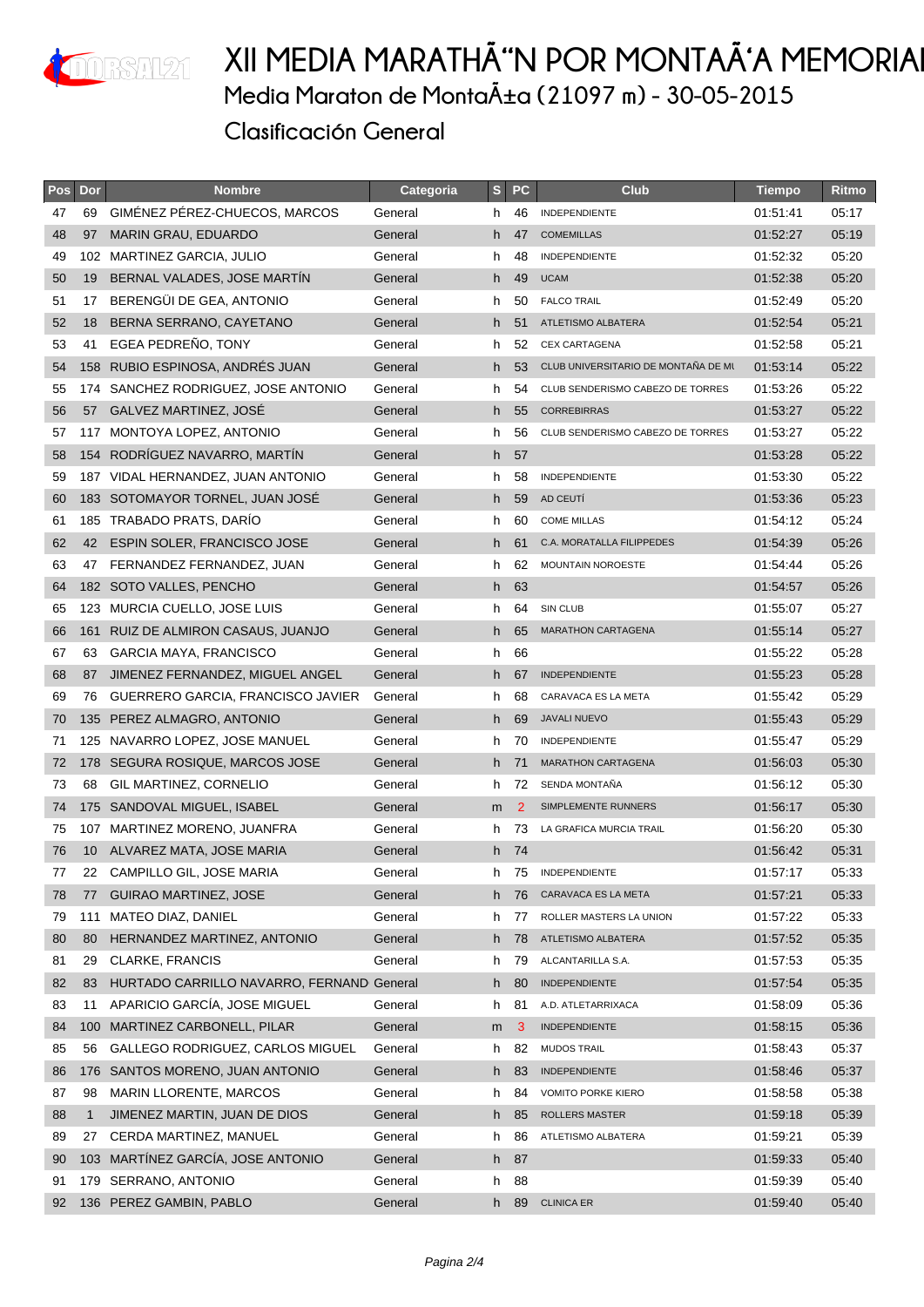

| <b>Pos</b> | Dor | <b>Nombre</b>                             | Categoria | S  | <b>PC</b> | Club                            | <b>Tiempo</b> | Ritmo |
|------------|-----|-------------------------------------------|-----------|----|-----------|---------------------------------|---------------|-------|
| 93         |     | 113 MELGAR MUÑOZ, JUAN ANTONIO            | General   | h  | 90        | <b>LOS RAMOS CITY</b>           | 01:59:50      | 05:40 |
| 94         |     | 108 MARTINEZ RUIZ, RAFAEL                 | General   | h  | 91        | <b>INDEPENDIENTE</b>            | 01:59:50      | 05:40 |
| 95         |     | 104 MARTINEZ GIL, JOSE GABRIEL            | General   | h  | 92        | <b>MARATHON CARTAGENA</b>       | 02:00:08      | 05:41 |
| 96         |     | 144 QUINTANA CARCELES, JUAN ALFONSO       | General   | h  | 93        |                                 | 02:00:22      | 05:42 |
| 97         |     | 130 ORTEGA PAGAN, PEDRO                   | General   | h  | 94        | C.A.COME MILLAS                 | 02:00:25      | 05:42 |
| 98         | 16  | <b>BANEGAS, JUAN ANTONIO</b>              | General   | h. | 95        | CLUB ATLETISMO CEHEGIN          | 02:00:40      | 05:43 |
| 99         |     | 156 ROONEY, STEVEN COLIN                  | General   | h  | 96        | <b>FALCO TRAIL</b>              | 02:00:42      | 05:43 |
| 100        | 149 | RICO PALAO, RAMON                         | General   | h  | 97        | <b>FONDISTAS YECLA</b>          | 02:01:10      | 05:44 |
| 101        | 73  | GONZÁLEZ HERNÁNDEZ, JOSÉ GINÉS            | General   | h  | 98        | CLUB ATLETISMO JAVALI NUEVO     | 02:01:14      | 05:44 |
| 102        | 81  | HERNANDEZ NAVARRO, FRANCISCO JOSÉ General |           | h  | 99        |                                 | 02:01:26      | 05:45 |
| 103        |     | 112 MAYOL, JUAN ANTONIO                   | General   | h  | 100       | ALHAMA COYM                     | 02:01:53      | 05:46 |
| 104        | 20  | BORRUEY MARZO, JUAN ANTONIO               | General   | h. | - 101     | <b>BLADE RUNNERS CALASPARRA</b> | 02:02:18      | 05:47 |
| 105        | 94  | LOZANO PEREZ, ALFONSO                     | General   | h  |           | 102 BLADE RUNNERS CALASPARRA    | 02:02:20      | 05:47 |
| 106        | 54  | GALERA BALLESTA, FRANCISCO                | General   |    |           | h 103 INDEPENDIENTE             | 02:02:58      | 05:49 |
| 107        | 101 | MARTINEZ DE CABO, JUAN ANGEL              | General   | h  | 104       | RANEROCORRE                     | 02:03:00      | 05:49 |
| 108        | 88  | LOPEZ ABRIL, PEDRO JOSÉ                   | General   |    | h 105     |                                 | 02:03:09      | 05:50 |
| 109        | 28  | CESPEDES MARIN, ANTONIO                   | General   |    | h 106     | INDEPENDIENTE                   | 02:03:10      | 05:50 |
| 110        |     | 106 MARTINEZ LOZANO, JOSE ANTONIO         | General   | h. |           | 107 CARAVACA ES LA META         | 02:03:32      | 05:51 |
| 111        |     | 122 MUÑOZ VALENCIANO, MARTIN              | General   | h  | 108       | <b>ROLLERS MASTER</b>           | 02:04:04      | 05:52 |
| 112        |     | 118 MORENO BUITRAGO, JOSE MANUEL          | General   |    | h 109     |                                 | 02:04:15      | 05:53 |
| 113        | 37  | DE TORO GARCÍA, ANGEL MANUEL              | General   | h  | -110      | <b>INDEPENDIENTE</b>            | 02:05:18      | 05:56 |
| 114        | 75  | <b>GUERRERO GARCIA, JUAN VICENTE</b>      | General   | h. | - 111     | <b>CLUB ATLETISMO ALBATERA</b>  | 02:06:04      | 05:58 |
| 115        |     | 155 RODRÍGUEZ SÁNCHEZ, JOAQUÍN            | General   |    |           | h 112 BLADE RUNNERS CALASPARRA  | 02:06:08      | 05:58 |
| 116        |     | 114 MILLÁN, ANTONIO                       | General   |    | h 113     |                                 | 02:06:34      | 05:59 |
| 117        |     | 191 ZEHETBAUER, MARTIN                    | General   |    | h 114     |                                 | 02:06:44      | 06:00 |
| 118        |     | 190 ZAPATA APARICIO, CONCHI               | General   | m  | 4         | <b>BLADE RUNNERS</b>            | 02:06:51      | 06:00 |
| 119        | 32  | CORTES RODRIGUEZ, MANUEL                  | General   | h. |           | 115 CLINICA ER                  | 02:06:57      | 06:01 |
| 120        |     | 153 RODRIGUEZ GUILLEN, ALEJANDRO          | General   |    |           | h 116 MUDOS TRAIL               | 02:07:13      | 06:01 |
| 121        | 65  | GARCIA ROCA, ROMAN                        | General   | h  | -117      | <b>MUDOS TRAIL</b>              | 02:07:14      | 06:01 |
|            |     | 122 127 NOGUERA BERNAL, JOSE JAVIER       | General   |    |           | h 118 INDEPENDIENTE             | 02:08:11      | 06:04 |
|            |     | 123 128 NOGUERA BERNAL, SALVADOR          | General   |    |           | h 119 INDEPENDIENTE             | 02:08:11      | 06:04 |
| 124        |     | 72 GOMEZ SANCHEZ, JUAN PEDRO              | General   |    |           | h 120 CLUB MARATHON CARTAGENA   | 02:08:14      | 06:04 |
| 125        |     | 184 TOMAS, JOSE                           | General   |    | h 121     |                                 | 02:08:15      | 06:04 |
| 126        |     | 131 OSETE BAÑOS, SERGIO                   | General   |    |           | h 122 SALIDAS RUNNING           | 02:09:13      | 06:07 |
|            |     | 127 201 RUIZ DE ALMIRON, FRANCISCO JAVIER | General   | h. |           | 123 MARATON CARTAGENA           | 02:09:14      | 06:07 |
| 128        |     | 129 OLMOS JIMENEZ, ANGEL                  | General   |    |           | h 124 INDEPENDIENTE             | 02:09:15      | 06:07 |
| 129        |     | 164 RUIZ SÁNCHEZ, RAFAEL                  | General   | h  | 125       | CLUB SENDERISTA DE TOTANA       | 02:09:33      | 06:08 |
| 130        |     | 110 MARTOS SANCHEZ, JOSE                  | General   |    |           | h 126 CARTAGENA TRAIL           | 02:10:09      | 06:10 |
| 131        | 62  | <b>GARCIA MARTINEZ, JOSE</b>              | General   |    | h 127     |                                 | 02:10:19      | 06:10 |
| 132        | 39  | DEL CERRO FERNANDEZ, JOSEFA MARIA         | General   | m  | 5         | CLUB ALPINO CALASPARRA          | 02:10:31      | 06:11 |
| 133        | 51  | FERNANDEZ MUÑOZ, JUAN MANUEL              | General   | h  | 128       | CLUB ATLETISMO ALBATERA         | 02:11:06      | 06:12 |
| 134        | 82  | HERNANDEZ RIQUELME, MARIA JOSE            | General   | m  | 6         | <b>INDEPENDIENTE</b>            | 02:11:07      | 06:12 |
| 135        |     | 139 PITA, RAFAEL                          | General   |    | h 129     |                                 | 02:13:09      | 06:18 |
| 136        |     | 132 PADROS FERNANDEZ, JOSE LUIS           | General   |    | h 130     |                                 | 02:14:18      | 06:21 |
| 137        | 48  | FERNANDEZ FLORES, GLORIA                  | General   | m  | 7         | RANEROCORRE                     | 02:16:48      | 06:29 |
| 138        | 45  | EXPÓSITO, ENMANUEL                        | General   |    |           | h 131 VENTOLERA                 | 02:16:55      | 06:29 |